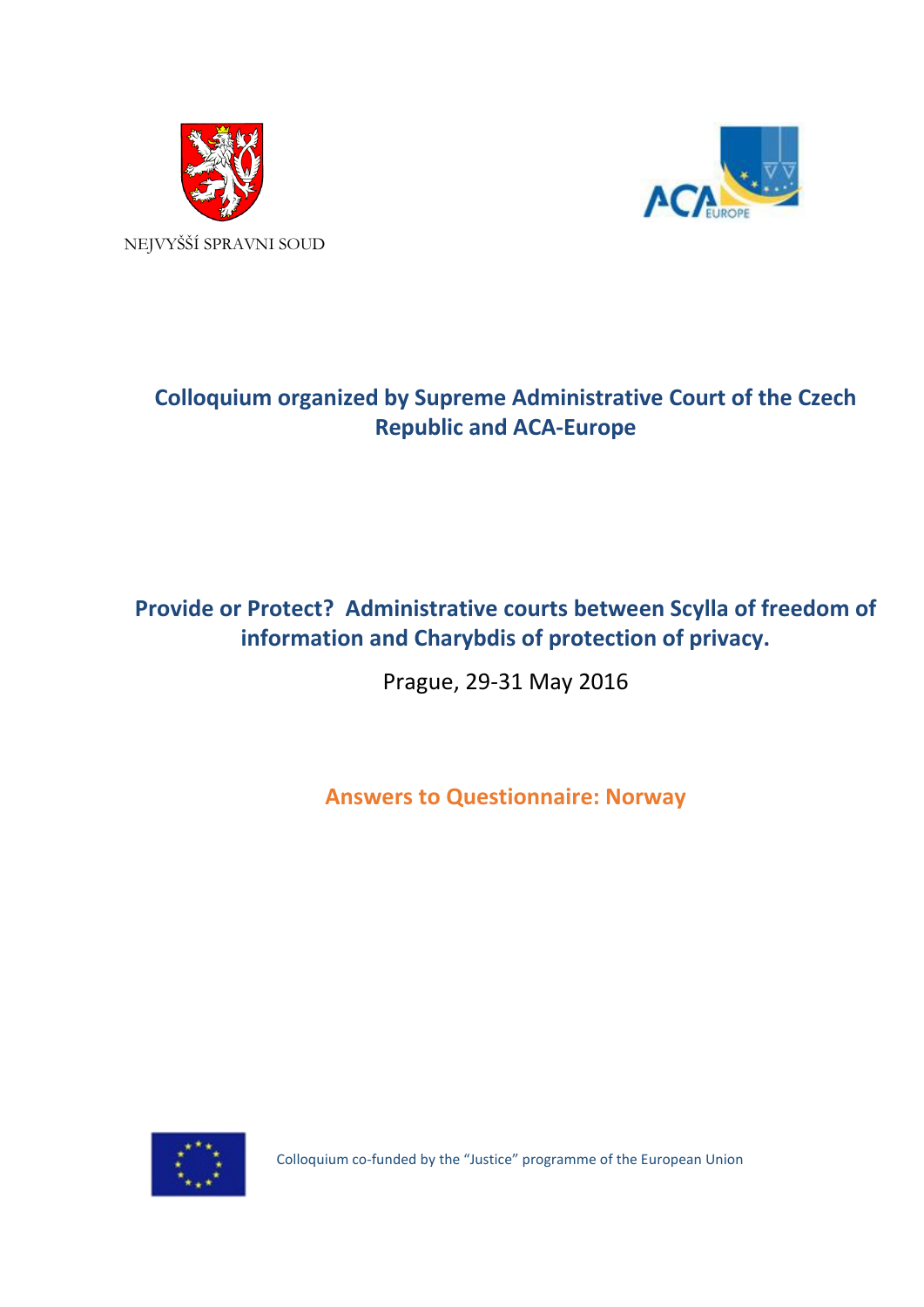## **Provide or Protect? Administrative courts between Scylla of freedom of information and Charybdis of protection of privacy**

#### **Questionnaire**

## **Part I**

### 1. Access to information

We do not have any paramount administrative institutions in Norway responsible for administrative agencies' compliance with the Freedom of Information Act ("FIA"). The different agencies are themselves responsible for giving the public access to information, subject to the terms and conditions of FIA. If a request for information is denied, the applicant may complain to the authority superior of the agency that possesses the requested information. Should the superior authority uphold the refusal, the matter may be brought before the ordinary courts.

#### Protection of personal data

Norway has, on the other hand, an independent administrative authority for the protection of personal data. The Norwegian Data Protection Authority was established before Directive 95/46/EC, and was already performing most of the tasks the directive required.

The main tasks of the Data Protection Authority are to keep a public record of all processing of personal data that is reported, or for which a licence has been granted, deal with applications for licences, receive notifications and assess whether orders shall be made in cases where this is authorised by law, verify that statutes and regulations which apply to the processing of personal data are complied with, and that errors or deficiencies are rectified. The Authority also identifies risks and provides advice and guidance for issues regarding personal data.

#### Application problems?

The fact that there is no authority in Norway responsible for a unified practice in respect of the public's right to information may lead to variations in the different agencies' practices. The risk of variations is, however, to some extent mitigated by the Parliamentary Ombudsman's more general supervision of public agencies. The supervision is carried out on the basis of complaints from citizens concerning any maladministration or injustice on the part of a public agency. The Ombudsman may also address issues on his own initiative. The Ombudsman does not make legally binding decisions, but the relevant authorities would usually follow his recommendations.

2. The case documents of administrative agencies are public insofar as no exception is made by or pursuant to statute, cf. FIA Section 3. Most of the exclusions in effect are *relative*. They give the agency *an option* to deny disclosure, and in the event that the information falls within the scope of such exclusion, the agency is obliged to consider whether the document nevertheless should be made public in whole or in parts, cf. FIA Section 11.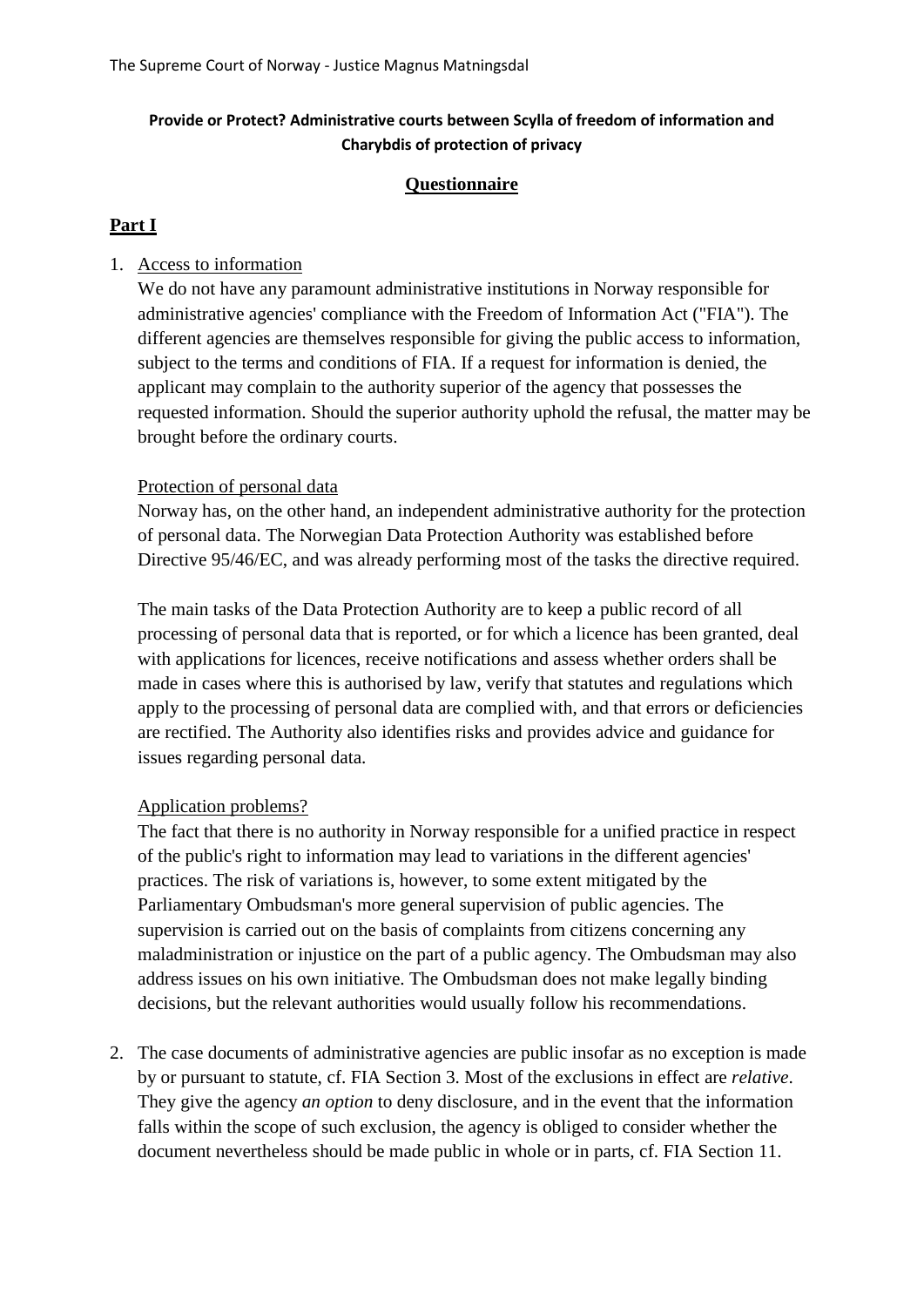The main exceptions in FIA are as follows (the list is not exclusive):

- *Deferred public disclosure in special cases:* The agency may under certain conditions postpone public disclosure of documents in an ongoing case if it finds that the currently available documents give a directly misleading impression of the case and that public disclosure therefore could be detrimental to obvious public or private interests (FIA Section 5).
- *Exemptions in respect of information subject to a statutory duty of secrecy* Information that is subject to a duty of secrecy imposed by or pursuant to statute is exempted from public disclosure; cf. FIA Section 13.
- *Exemptions in respect of internal documents:* Most of the documents drawn up by an administrative agency for its internal preparation of a case may be exempted from public disclosure; cf. FIA Section 14.
- *Exemptions on the basis of the documents' content:* The following documents may, subject to further specified conditions, be exempted:

a) Documents containing information which, if it were to be disclosed, could be detrimental to the security of the realm, national defence or relations with foreign states or international organisations; cf. FIA Section 20–21.

b) Documents relating to budgetary discussions, the administration of the agency or financial negotiations etc.; cf. FIA Section 22–23.

c) Documents for which exemption is necessary because public disclosure would counteract public regulatory or control measures or other necessary administrative orders or prohibitions, or endanger their implementation; cf. FIA Section 24.

d) Information that needs to be exempted because public disclosure would facilitate the commission of criminal acts. The same applies to information that needs to be exempted because public disclosure would facilitate the commission of acts that may put private individuals in danger or harm parts of the environment that are particularly vulnerable or threatened with extinction; cf. FIA Section 24.

e) Documents in cases concerning appointments or promotions in the civil service. This exemption does not apply to lists of applicants. Information concerning an applicant may, however, be exempted if the person requests secrecy; cf. FIA Section 25.

f) Answers to examinations or similar tests and entries submitted in connection with competitions etc.; cf. FIA Section 26.

g) Photographs of persons entered in a personal data register and/or documents containing information obtained by continual or regularly repeated personal surveillance; cf. FIA Section 26.

We also have statutory provisions on the access to information on more specific areas of law, such as in the Product Control Act (cf. our answer to Q5), the Gene Technology Act and the Environmental Information Act. We would be happy to outline the details of these special rules if that is considered necessary.

3. A private legal person is considered to be an administrative agency within the meaning of the Act in cases where such person makes individual decisions or issues regulations. As a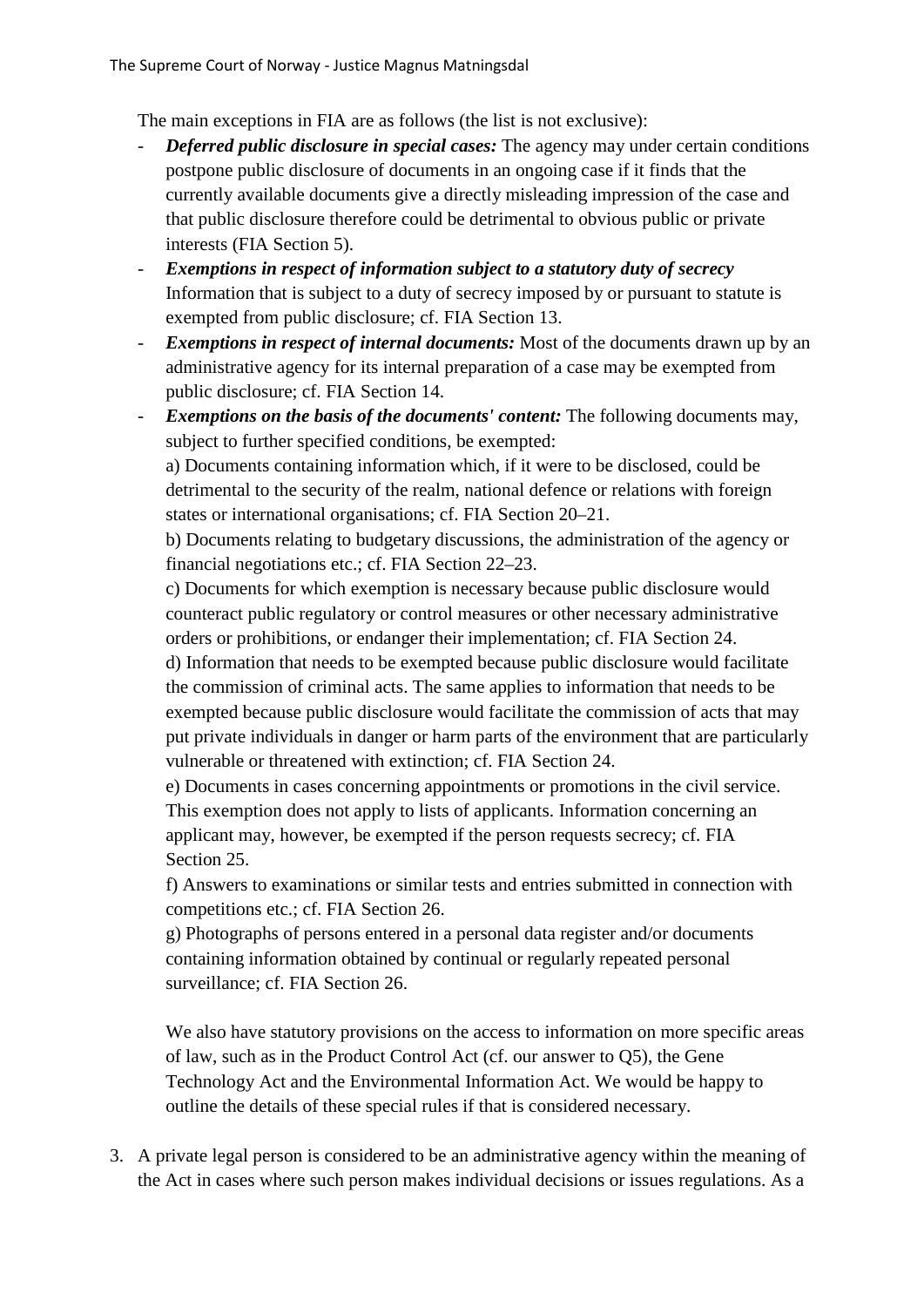main rule, the Act also applies to associations where the state, the county authority or the municipality controls more than half of the votes in the board, or directly or indirectly elects the majority of the directors, cf. FIA Section 2.

- 4. Public employees' salary details are in principle public in accordance with FIA Section 3, cf. the answer to Q2. By an amendment of FIA Section 25 in 2012, administrative agencies were nevertheless given an option to deny access to written statements on the method used for calculating the payments, the basis on which the holiday allowance is calculated and any deductions made, cf. also Section 14-15 of the Working Environment Act. It is expressly stated in FIA Section 25 that the exemption does not include information concerning gross salary payments. An agency is therefore, upon a direct request, obliged to provide a list of its gross salary payouts. This does not cause any legal difficulties regarding the protection of personal data, as the gross salaries are not subject to a statutory duty of secrecy, cf. FIA Section 13.
- 5. Trade secrets are to a great extent subject to a duty of secrecy and thus exempted from public disclosure; cf. FIA Section 13. The main provision is Section 13 of the Public Administration Act ("PAA"), which gives any person rendering services to, or working for, an administrative agency, a duty of secrecy in respect of information concerning "*technical devices and procedures, as well as operational or business matters which for competition reasons it is important to keep secret in the interests of the person whom the information concerns*."

PAA Section 13 a and Section 13 b provide certain limitations to the duty of secrecy on the basis that there is no need for protection or reasons of private or public interests require disclosure.

Also on more special areas of law we have examples of situations were the duty of secrecy yields for the right to information. The Product Control Act is illustrative. Section 9 gives everyone the right to require information from a public authority about products that have or may have caused damages to people's health or the environment, provided that the information is held by the relevant authority and no exemption has been made from the right to receive information pursuant to the Act. Section 10 gives a comparable right to information from the producer, importer, processor, distributor and/or user. Section 11 provides a duty of secrecy in respect of trade secrets, but it is in the second subsection specified that the duty does not preclude the disclosure of information on the effects of the product, or when necessary an explanation of the causes of such effects, or information on precautionary measures to prevent or reduce the effects; cf. Section 1.

6. Documents subject of intellectual property are not excluded from the right to access information under FIA, but the Act regulates how such documents are to be disclosed. It follows from the third subsection of Section 10, cf. Section 7 of the accompanying administrative regulations of 17 October 2008, that documents a third person has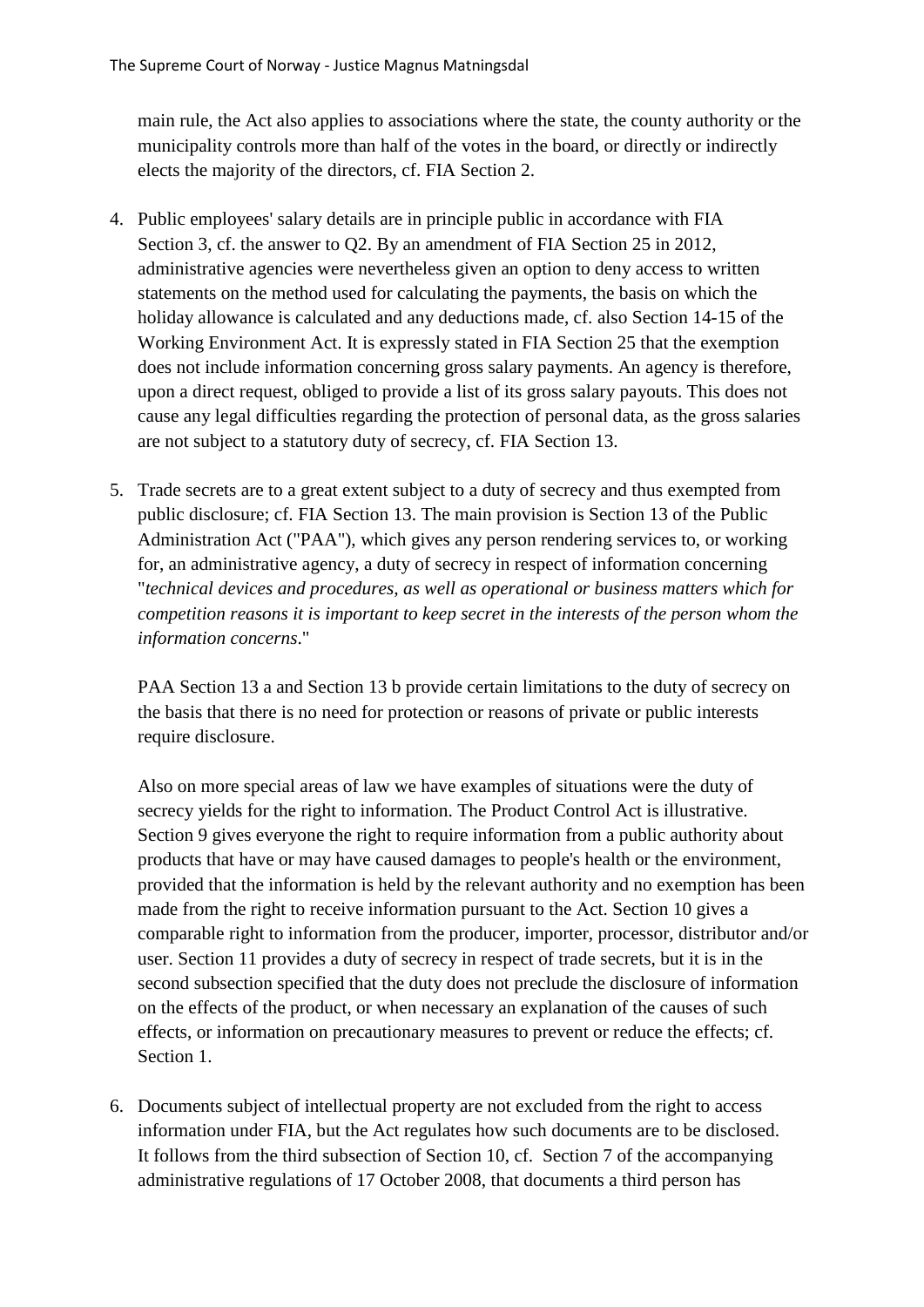intellectual property to, can only be made available online if the rights' holder agrees or the disclosure is confined to applications, discussing papers, written submissions or other similar materials that have been submitted in connection with a case. FIA Section 30, cf. Section 5 of the same administrative regulation, provides that the agency cannot give out electronic copies of documents a third person has intellectual property to, insofar the material is of economical value and the disclosure of the electronic copy will entail a risk of commercial abuse.

7. The Personal Data Act ("PDA") does not limit the right of access to information pursuant to FIA, PAA or any other statutory right of access to personal data, cf. PDA Section 6. Also the parts of an administrative file that contain personal data are thus in principle public to the extent the information is not subject to a duty of secrecy, cf. FIA Section 13.

The most relevant duty of secrecy is the obligation in PAA Section 13 to prevent others from gaining access to, or obtaining knowledge of, any matter involving "*an individual's personal affairs*". According to the second subparagraph, the term "*personal affairs*" does not include place of birth, date of birth, national registration number, nationality, marital status, occupation or place of residence or employment, unless such information discloses a client relationship or other matters that must be considered personal. As for the national registration number, the legislator has in the last subsection of FIA Section 26 given the relevant agency an *option* to exclude the number from public disclosure. Similar options do not exist for the other types of data listed in PAA Section 13 second subparagraph.

PAA does not provide any further guidelines as to what information that is considered *"personal"* and thus subject to secrecy. The lack of specific guidelines may lead to certain variations in practice; cf. our comment in the answer in Q1 about not having an administrative authority responsible for a unified practice.

The limitations to the duty of secrecy in PAA Section 13 a and Section 13 b also applies to personal data. Data that is *"personal"* within the meaning of PAA Section 13, may therefore still be public in certain cases where there is no need for protection or reasons of private or public interests require disclosure.

In any event, sensitive personal data cannot be made available online, cf. FIA Section 10, Section 7 of the accompanying administrative regulations of 17 October 2008 and PDA Section 2 number 8. The prohibition concerns information relating to: *"a) racial or ethnic origin, or political opinions, philosophical or religious beliefs, b) the fact that a person has been suspected of, charged with, indicted for or convicted of a criminal act, c) health,*

*d) sex life,*

*e) trade-union membership."*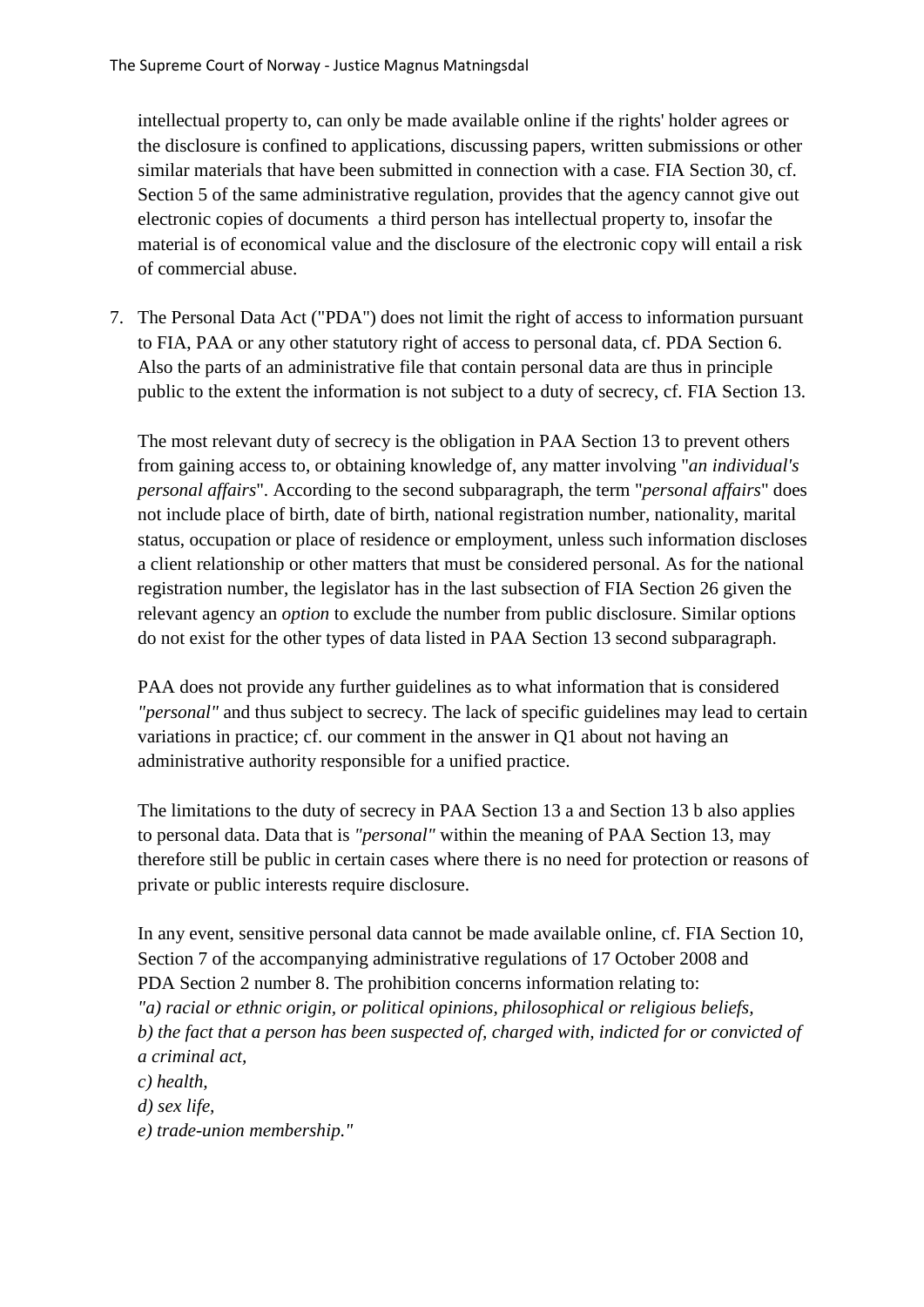8. Pursuant to the second subparagraph of FIA Section 24, the agency *may* exempt from public disclosure notifications, tips or similar documents concerning criminal acts committed by private persons. The disclosure of other documents relating to criminal offences may be postponed until the case is decided.

The agency may be *obliged* to hold back the information of criminal nature if it is considered "*personal"* within the meaning of PAA Section 13, cf. FIA Section 3 and our answer to Q7. The duty of secrecy does not, however, prevent the administrative agency from reporting or providing information concerning violations of the law to the prosecuting authorities or the supervising authority concerned if this is deemed desirable in the public interest or if prosecution of the offence falls naturally within the scope of the functions of the said agency, cf. PAA Section 13 b nr. 6.

# **Part II**

- 9. Public availability of decisions
- 9.1. Pursuant to the first subsection of Section 130 of the Courts of Justice Act, the court may prohibit public disclose of a judicial decision, in whole or in part, if (a) protection of privacy or the aggrieved person's posthumous reputation necessitates it, or (b) considerations in respect of an investigation demand that a decision or a ruling handed down in a criminal proceeding, outside the main proceedings, is not publicly disclosed. Option (a) is not applicable insofar as the decision may be disclosed without divulging the identity of the parties.

We have no statistics on how often the courts take its competence to fully prohibit public disclosure into use, but we assume this only happens in exceptional cases. The Appeals Selection Committee of the Supreme Court has in its practice stressed that the threshold for absolute prohibition should be *"very high*", cf. Rt. 2007 p. 17 paragraph 12.

- 9.2. A third person may ask the relevant Court to forward a copy of the decision. Such request could be informal, sent by mail or e-mail, delivered personally or through a phone call. The decision will be sent over free of charge, provided that public disclosure is not prohibited.
- 9.3. Until 1. January 2016, the judicial decisions of the Supreme Court and of the Appeals Selection Committee of the Supreme Court were published in the Norwegian Law Gazette (Norsk Retstidende). The decisions are now only published online.

The Supreme Court does, however, send quarterly updates to the Venice Commission about developments within constitutional law. The reports do, inter alia, include English summaries of new important Supreme Court decisions. These summaries are published in the Commission's quarterly bulletin.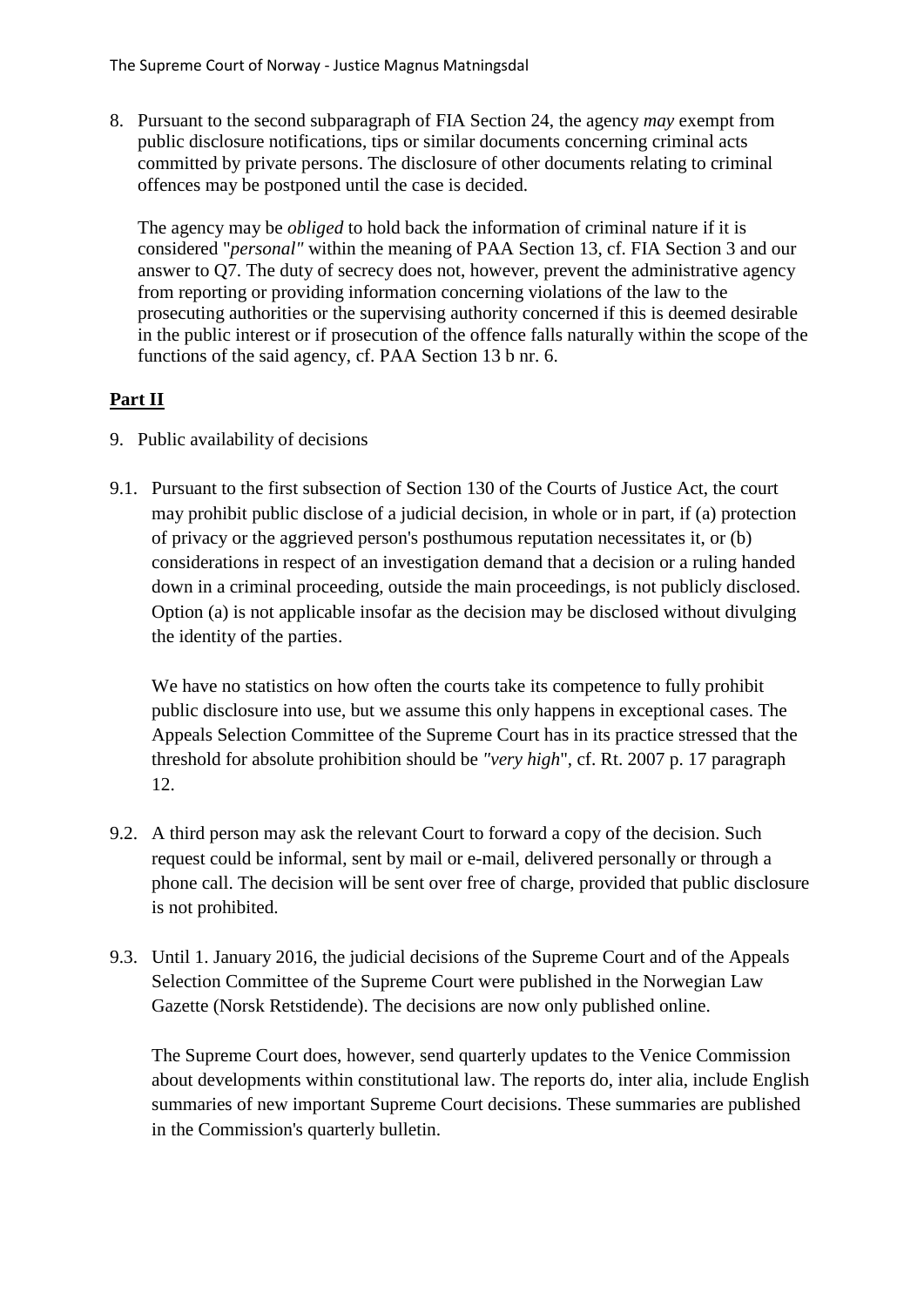The Supreme Court of Norway - Justice Magnus Matningsdal

- 10. Editing and anonymisation of decisions
- 10.1. All decisions undergo the process of anonymisation. The court that has delivered the decision is responsible for compliance.

Judicial decisions cannot be published if publication is prohibited, or to the extent public disclosure is prohibited, cf. Section 11 of the Regulation on Public Access to the Administration of Justice and Section 130 of the Courts of Justice Act. As outlined above (Q9), the first subsection of the latter provision allows the court to prohibit public disclosure of the decision to the extent required due to privacy, the aggrieved person's posthumous reputation or an ongoing investigation. The two last subsections of Section 130 list different types of decisions that can *only* be publicly disclosed in an anonymous manner. This is cases relating to the Marriage Act or the Children Act, proceedings between spouses or divorced parties regarding the division or allocation of assets, equivalent cases involving previously or currently cohabiting parties, and also certain rulings on the use of communication surveillance as evidence in criminal cases.

Publications on open internet sites are subject to some *additional* limitations set out in the third subsection of Section 11 of the Regulation on Public Access to the Administration of Justice. The section reads as follows:

*"On open internet sites the following additional limitations apply:*

- *a) In criminal cases where the indictment is not publicly known, the judicial decision shall be anonymised insofar it is necessary to prevent identification of the accused. Information that may identify the aggrieved person, can only be disclosed if it is considered unproblematic.*
- *b) Judicial decisions in civil cases of particularly sensitive nature can only be disclosed in an anonymous form."*

The notes to subsection 11 elaborate on the term "particularly sensitive nature":

*"The provision has practical importance to the extent public disclosure is not prohibited. Sensitive medical data and information about sexual relations may fall within the term particularly sensitive nature. When considering whether something is of particular sensitive nature, both the factual details of the case and the general nature of the matter should be taken into account".*

- 10.2. No, changes in practice will not be given retrospective effect
- 10.3. We have not identified any special problems that emerge from this in our jurisdiction.
- 10.4. Apart from anonymisation, no other changes are made to the content of the decision before publication. The metadata displayed on our webpage (e.g type of decision, date,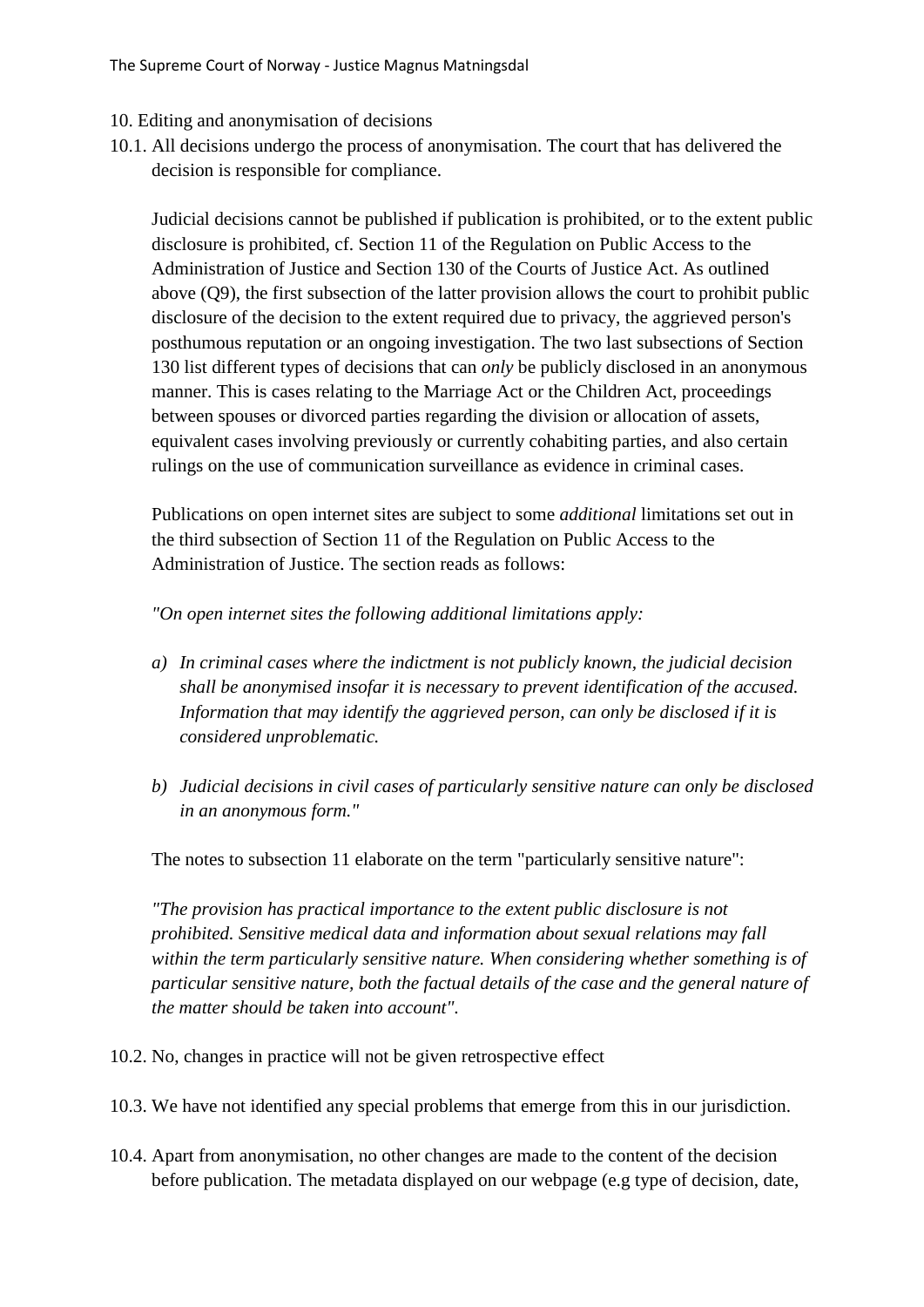short summary) is added by the administration. Also the main online legal payment services, Lovdata and Gyldendal rettsdata, add certain metadata before publishing the decision.

- 10.5. "The right to be forgotten" is an important principle in Norway. This is, inter alia, illustrated by the provision in the Regulation on Public Access to the Administration of Justice, Section 11, third subsection, litra a; cf. our answer to Q10.1.
- 11. Online publication of decisions
- 11.1. All the judicial decisions of the Supreme Court and of the Appeals Selection Committee of the Supreme Court are published in the main online legal payment services Lovdata and Gyldendal rettsdata. All judgments and sentences, and some important procedural decisions, are also available on the Supreme Court's open webpage for a limited period of time after they have been delivered.
- 11.2. Cf. the answer to Q1. Example of the heading for a publication on the Supreme Court's open webpage [\(http://www.domstol.no/hoyesterett\)](http://www.domstol.no/hoyesterett):

| Kontakt oss Omvisninger Ledige stillinger Lenker | <b>BOKMAL</b>                                                                                                                                                                                                                                                                                                                           |
|--------------------------------------------------|-----------------------------------------------------------------------------------------------------------------------------------------------------------------------------------------------------------------------------------------------------------------------------------------------------------------------------------------|
| Avgjørelser                                      | Om Høyesterett Følg en sak Saksbehandling og ankeforhandling Artikler og foredrag Presse Nyhetsarkiv                                                                                                                                                                                                                                    |
| Avaigrelser 2016                                 | Materiale fra kommunikasjonskontroll av en<br>2 Del siden<br><b>高 Skriv ut</b>                                                                                                                                                                                                                                                          |
| Avaigreiser 2015                                 | samtale mellom to brødre tillatt brukt som<br>bevis etter samtykke                                                                                                                                                                                                                                                                      |
| Avgjørelser 2014                                 | Norges domstoler > Norges Høyesterett > Avgjørelser > Siste avgjørelser >                                                                                                                                                                                                                                                               |
| Avglørelser 2013                                 | Materiale fra kommunikasjonskontroll av en samtale mellom to brødre tillatt brukt som<br>bevis etter samtykke                                                                                                                                                                                                                           |
| Avgjørelser 2012                                 | Høyesteretts dom 29. mars 2016, HR-2016-00644-A, (sak nr.<br>2015/1868), straffesak, anke over kjennelse                                                                                                                                                                                                                                |
| Avgiorelser 2011                                 | Den offentlige påtalennyndighet (statsadvokat Trond Høvik) mot A<br>(advokat Jørgen Løvdal), Partsrett i saken: C (advokat John                                                                                                                                                                                                         |
| Avgjørelser 2000 - 2010                          | <b>Christian Elden)</b>                                                                                                                                                                                                                                                                                                                 |
| Menneskerettigheter                              | Dommere: Matheson, Arritzen, Ringnes, Utgård, Øie                                                                                                                                                                                                                                                                                       |
| <b>EØS/EU</b>                                    | Tiltalte var underlagt kommunikasjonskontroll på grunn av mistarke om<br>narkotikavirksomhet. I en telefonsamtale bebreidet broren ham for å drive<br>med slikt. Tiltalte kom da med truende uttalelser overfor broren.<br>Avlyttingsmaterialet ble etter samtykke fra broren påberopt som bevis for<br>narkotikavirksomhet og trusler. |
|                                                  | Lovens utgangspunkt er at en nærstående ikke kan samtykke til at en<br>avlyttet samtale med tiltalte kan oppbevares og benyttes som bevis mot<br>ham. Høyesterett kom enstemmig til at det gjelder et svært begrenset<br>unntak dersom den nærstående i samtalen har vært utsatt for en straffbar<br>handling av den tiltalte.          |
|                                                  | Avgjørelsen klargjør rettsvirkningen av samtykke som grunnlag for å bruke<br>avlyttingsmateriale som ellers er underlagt bevisforbud.                                                                                                                                                                                                   |
|                                                  | Les avgjørelsen i sin helhet                                                                                                                                                                                                                                                                                                            |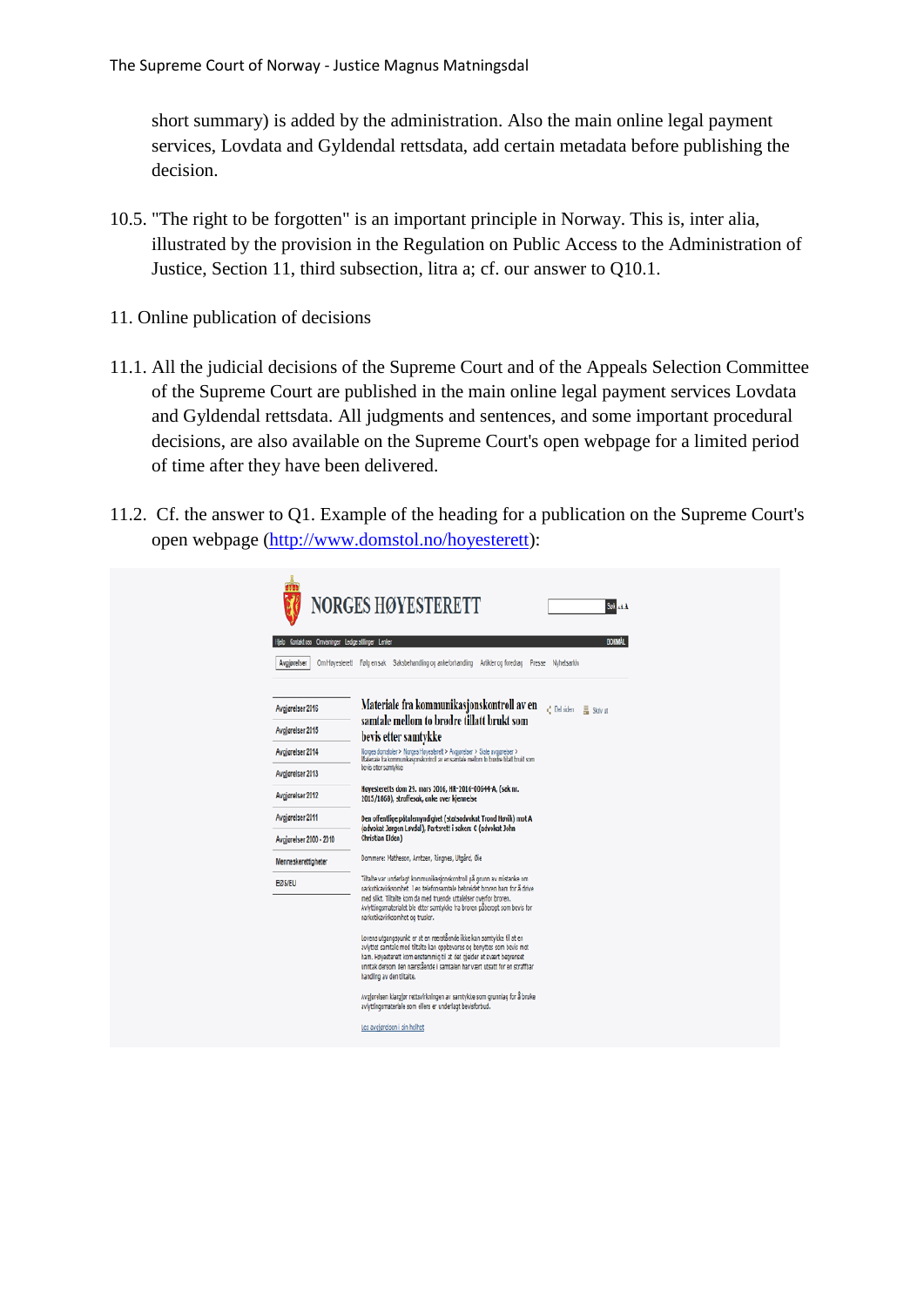Example of Lovdata's [\(www.lovdata.no\)](http://www.lovdata.no/) heading:

| HR-2016-644-A<br>n   |                           | P tempereste tert + Q Sak + Q Legg Sixtysig C Skriv at + P Last ned                                                                                                                                                                                                                                                                                                                                                                                                                                                                                                                                                                                                                                                                        |  |
|----------------------|---------------------------|--------------------------------------------------------------------------------------------------------------------------------------------------------------------------------------------------------------------------------------------------------------------------------------------------------------------------------------------------------------------------------------------------------------------------------------------------------------------------------------------------------------------------------------------------------------------------------------------------------------------------------------------------------------------------------------------------------------------------------------------|--|
| <b>Premiss</b>       | HR-2016-644-A             |                                                                                                                                                                                                                                                                                                                                                                                                                                                                                                                                                                                                                                                                                                                                            |  |
| 肚<br><b>Slutning</b> |                           | Instans Norges Hayesterett - Kjennelse                                                                                                                                                                                                                                                                                                                                                                                                                                                                                                                                                                                                                                                                                                     |  |
| $\circ$              |                           | Dato 2016-03-29                                                                                                                                                                                                                                                                                                                                                                                                                                                                                                                                                                                                                                                                                                                            |  |
|                      |                           | Publisert HR-2016-644-A                                                                                                                                                                                                                                                                                                                                                                                                                                                                                                                                                                                                                                                                                                                    |  |
| 鳰                    |                           | Stikkord Straffeprosess Kommunikasjonskontroll Bevisavskjæring.                                                                                                                                                                                                                                                                                                                                                                                                                                                                                                                                                                                                                                                                            |  |
| $\ddot{a}$           |                           | Sammendrag En tiltalt som var underlagt kommunikasjonskontroll på grunn av mistanke om narkotikavirksomhet, hadde i en<br>felefonsamtale med broren fremsatt trusler overfor denne. Han ble på dette grunnlag satt under tiltale etter stri.<br>1902 § 227 i tillegg til § 162. Høyesterett, som behandlet saken i avdeling, kom til at                                                                                                                                                                                                                                                                                                                                                                                                    |  |
| 云                    |                           | kommunikasjonskontrollmaterialet kunne benyttes som bevis i straffesaken mot tiltalte, og at materialet ikke skulle<br>siettes. Etter sitt innhold kunne materialet benyttes som bevis både for narkotikatiltalen og trussettitalen. Broren<br>hadde samtykket i at materialet ble benyttet, men et samtykke kunne ikke generelt medføre at sletteplikten etter<br>strpl. § 216g første ledd bokstav b jf. § 122 fall bort. Det måtte imidlertid oppstilles et megel begrenset unntak fra<br>sletteplikten i et tilfelle som dette, når den mistenkte i den avlyttede samtalen begår en straffbar handling mot den<br>nærstående. (Rt-sammendrag)<br>Henvisninger: Straffeprosessloven (1981) §122, §216g   Straffeloven (1902) §162, §227 |  |
|                      |                           | Saksgang Gulating lagmannsrett LG-2015-57757 - Høyesterett HR-2016-644-A, (sak nr. 2015/1868), straffesak, anke over<br>kjennelse.                                                                                                                                                                                                                                                                                                                                                                                                                                                                                                                                                                                                         |  |
|                      |                           | Parter Den offentlige påtalemyndighet (statsadvokat Trond Havik) mot A (advokat Jørgen Løvdal - til prøve). Partsrett i<br>saken: B (advokat John Christian Elden).                                                                                                                                                                                                                                                                                                                                                                                                                                                                                                                                                                        |  |
|                      |                           | Fortatter. Matheson, Arntzen, Ringnes, Utgård, Justitianus Øie.                                                                                                                                                                                                                                                                                                                                                                                                                                                                                                                                                                                                                                                                            |  |
|                      | Sist oppdatent 2016-04-05 |                                                                                                                                                                                                                                                                                                                                                                                                                                                                                                                                                                                                                                                                                                                                            |  |
|                      |                           | Henvisninger i teksten Grunnlova (1814) §97   Domstolloven (1915) §5   Straffeprosessloven (1981) §117, §120, §123, §216, §216)  <br>Menneskereftsloven (1999) EMKN A1, EMKN A8                                                                                                                                                                                                                                                                                                                                                                                                                                                                                                                                                            |  |
|                      |                           | ൙<br>Starty<br>lenke merknad                                                                                                                                                                                                                                                                                                                                                                                                                                                                                                                                                                                                                                                                                                               |  |

Example of Gyldendal Rettsdata's [\(www.rettsdata.no\)](http://www.rettsdata.no/) heading:

| п                        | 2016-03-29. HR-2016-00644-A. Norges Høyesterett - dom<br>HR-2016-00844-A |                                                                                                                                                                                                                                                                                                                                                                                                                                                                                                                                                                                                                                                                                                                                                                                                                                                                                                                                                                                                |
|--------------------------|--------------------------------------------------------------------------|------------------------------------------------------------------------------------------------------------------------------------------------------------------------------------------------------------------------------------------------------------------------------------------------------------------------------------------------------------------------------------------------------------------------------------------------------------------------------------------------------------------------------------------------------------------------------------------------------------------------------------------------------------------------------------------------------------------------------------------------------------------------------------------------------------------------------------------------------------------------------------------------------------------------------------------------------------------------------------------------|
| arbeidsfate<br>Δ'Δ       | Type: Dom<br>Rettsinstans: Norges Høyesterett                            |                                                                                                                                                                                                                                                                                                                                                                                                                                                                                                                                                                                                                                                                                                                                                                                                                                                                                                                                                                                                |
| Rettaklider              | Dato: 2016-03-29<br>Q Sek i dokument                                     | 2016-03-29. HR-2016-00644-A. Norges Høyesterett - dom.                                                                                                                                                                                                                                                                                                                                                                                                                                                                                                                                                                                                                                                                                                                                                                                                                                                                                                                                         |
| B<br>Maler og<br>verktoy | <b>KJENNELSE:</b>                                                        | Relaterte kilder                                                                                                                                                                                                                                                                                                                                                                                                                                                                                                                                                                                                                                                                                                                                                                                                                                                                                                                                                                               |
|                          |                                                                          | Stikkord: Straffeprosess. Kommunikasjonskontroll. Bevisavskjæring.                                                                                                                                                                                                                                                                                                                                                                                                                                                                                                                                                                                                                                                                                                                                                                                                                                                                                                                             |
| arbeider                 |                                                                          | Sammendrag: En tiltalt som var underlagt kommunikasjonskontroll på grunn av mistanke om<br>narkotikavirksomhet, hadde i en telefonsamtale med broren fremsatt trusler overfor denne. Han ble på dette<br>grunnlag satt under tiltale etter strl. 1902 § 227 i tillegg til § 162. Høyesterett, som behandlet saken i avdeling,<br>kom til at kommunikasjonskontrollmaterialet kunne benyttes som bevis i straffesaken mot tiltalte, og at<br>materialet ikke skulle slettes. Etter sitt innhold kunne materialet benyttes som bevis både for<br>narkotikatiltalen og trusseltiltalen. Broren hadde samtykket i at materialet ble benyttet, men et samtykke<br>kunne ikke generelt medføre at sletteplikten etter strpl. § 216g første ledd bokstav b jf. § 122 falt bort. Det<br>måtte imidlertid oppstilles et meget begrenset unntak fra sletteplikten i et tilfelle som dette, når den<br>mistenkte i den avlyttede samtalen begår en straffbar handling mot den nærstående. (Rt-sammendrag) |
|                          |                                                                          | [Saksgang: TBBYR-2014-139060, LG-2015-057757, HR-2015-02093-F, HR-2016-00644-A.]                                                                                                                                                                                                                                                                                                                                                                                                                                                                                                                                                                                                                                                                                                                                                                                                                                                                                                               |
|                          |                                                                          | Den 29. mars 2016 avsa Høyesterett kjennelse i                                                                                                                                                                                                                                                                                                                                                                                                                                                                                                                                                                                                                                                                                                                                                                                                                                                                                                                                                 |
|                          |                                                                          | HR-2016-00644-A, (sak nr. 2015/1868), straffesak, anke over kjennelse,                                                                                                                                                                                                                                                                                                                                                                                                                                                                                                                                                                                                                                                                                                                                                                                                                                                                                                                         |
|                          |                                                                          | Den offentlige påtalemyndighet (statsadvokat Trond Høvik)<br>mot<br>A (advokat Jørgen Løvdal - til prøve)                                                                                                                                                                                                                                                                                                                                                                                                                                                                                                                                                                                                                                                                                                                                                                                                                                                                                      |

- 11.3. The decisions available on the Supreme Court's and Gyldendal Rettsdata's webpages can be downloaded in pdf format. Lovdata *also* offers versions in doc, docx, html and txt. The Supreme Court does not provide datasets.
- 12. Public availability of other documents
- 12.1. The Supreme Court only publishes the justices' birth year, native place, the date they assumed office and their cvs. The information is available in Norwegian, Sami and English, and is published by our information advisors. As no justices have raised any objections to the disclosure, the Supreme Court has not taken a stand as to whether the online publication of the information is cumpolsary.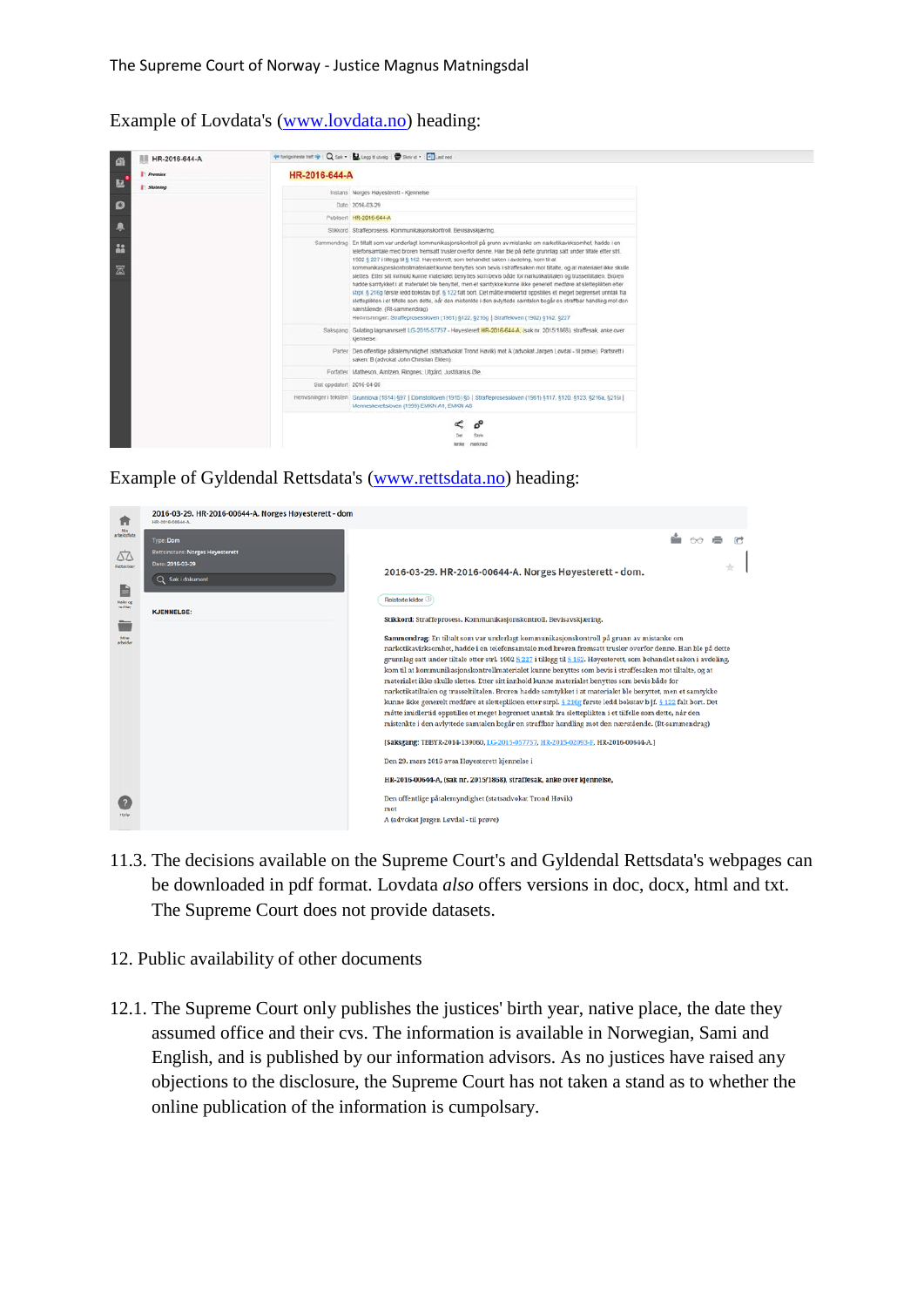Justice Magnus Matningdal's English profile:

| Contact us Guided tours Vacancies Links<br><b>Help</b> | Search AAA<br>SÁMEGIELLA ENGLISH<br><b>BOKMAL</b><br><b>NYNORSK</b>                                                                                   |  |  |  |
|--------------------------------------------------------|-------------------------------------------------------------------------------------------------------------------------------------------------------|--|--|--|
| Summary of Recent Supreme Court Decisions              | The Supreme Court of Norway<br>Attend a hearing<br>Articles and speeches<br>Press                                                                     |  |  |  |
| <b>Employees</b>                                       | <b>Supreme Court Justice Magnus Matningsdal</b><br><<<<<<<<<<<<<<<<<<<<<<<<br>Print                                                                   |  |  |  |
| <b>The Supreme Court's</b><br><b>Business</b>          | The courts of Norway > The Supreme Court of Norway > The Supreme Court of<br>Norway > Employees > Justices > Supreme Court Justice Magnus Matningsdal |  |  |  |
| The Supreme Court 200 years                            | Born 1951 in Ha, Rogaland. Inaugurated as Supreme Court Justice on 11<br>August 1997                                                                  |  |  |  |
|                                                        | Law degree (cand. jur.) 1976                                                                                                                          |  |  |  |
|                                                        | Licentiata juris 1982                                                                                                                                 |  |  |  |
|                                                        | Juris dr (JD) 1986                                                                                                                                    |  |  |  |
|                                                        | Junior lawyer in Stavanger 1976-77                                                                                                                    |  |  |  |
|                                                        | Deputy Judge at the Jæren District Court 1977-1979                                                                                                    |  |  |  |
|                                                        | Lecturer and subsequently Research Fellow at the Faculty of Law, University<br>of Bergen 1979-1986                                                    |  |  |  |
|                                                        | Temporary Judge at the Jaeren District Court 1980                                                                                                     |  |  |  |
|                                                        | Professor at the Faculty of Law, University of Bergen 1987-1989                                                                                       |  |  |  |
|                                                        | Occasional Temporary Judge at the Gulating Court of Appeal 1988-1989                                                                                  |  |  |  |
|                                                        | Judge at the Jæren District Court 1989-1996                                                                                                           |  |  |  |
|                                                        | Associate Professor at the Faculty of Law, University of Bergen 1989-<br>1997                                                                         |  |  |  |
|                                                        | Senior President of the Gulating Court of Appeal 1996-1997                                                                                            |  |  |  |
|                                                        | Supreme Court Justice from 11 August 1997                                                                                                             |  |  |  |

- 12.2. Only the decisions are puslished online; and not other parts of the court file such as the parties' submissions and records of the deliberations. Dissenting opinions are, however, *an integrated part* of norwegian court decisions, and will thus be published together with the majority opinion.
- 12.3. The justices are reluctant to give supplementary comments to their own decisions, appreciating that the reasoning for a particular result should exclusively follow from the written grounds of the relevant decision. That said, the justices are free to express their general views on any legal issue. The freedom of speech includes both the right to indicate their opinion on the legal value of one of their own decisions and the right to comment on other collegues' decisions. The justices have an implied duty to maintain appropriate respect to collegues, but we are not aware of any incidents where a Supreme Court justice has crossed this line. In practice, several of the justices frequently express personal views on particular topics of law in, for instance, law journal articles and/or speeches.

#### **Part III**

13. The freedom of information is an important right in a democratic country. The general view appears to be that the current law, as described above, strikes a sound balance between the right to access information and the protection of privacy. We do not expect to see any essential amendments in the next decade.

As for the protection of privacy more generally, we may face new and/or more severe challenges safeguarding privacy in the fight against terrorism. When faced with such challenges, the main role of the Supreme Court of Norway will be to ascertain, clarify and